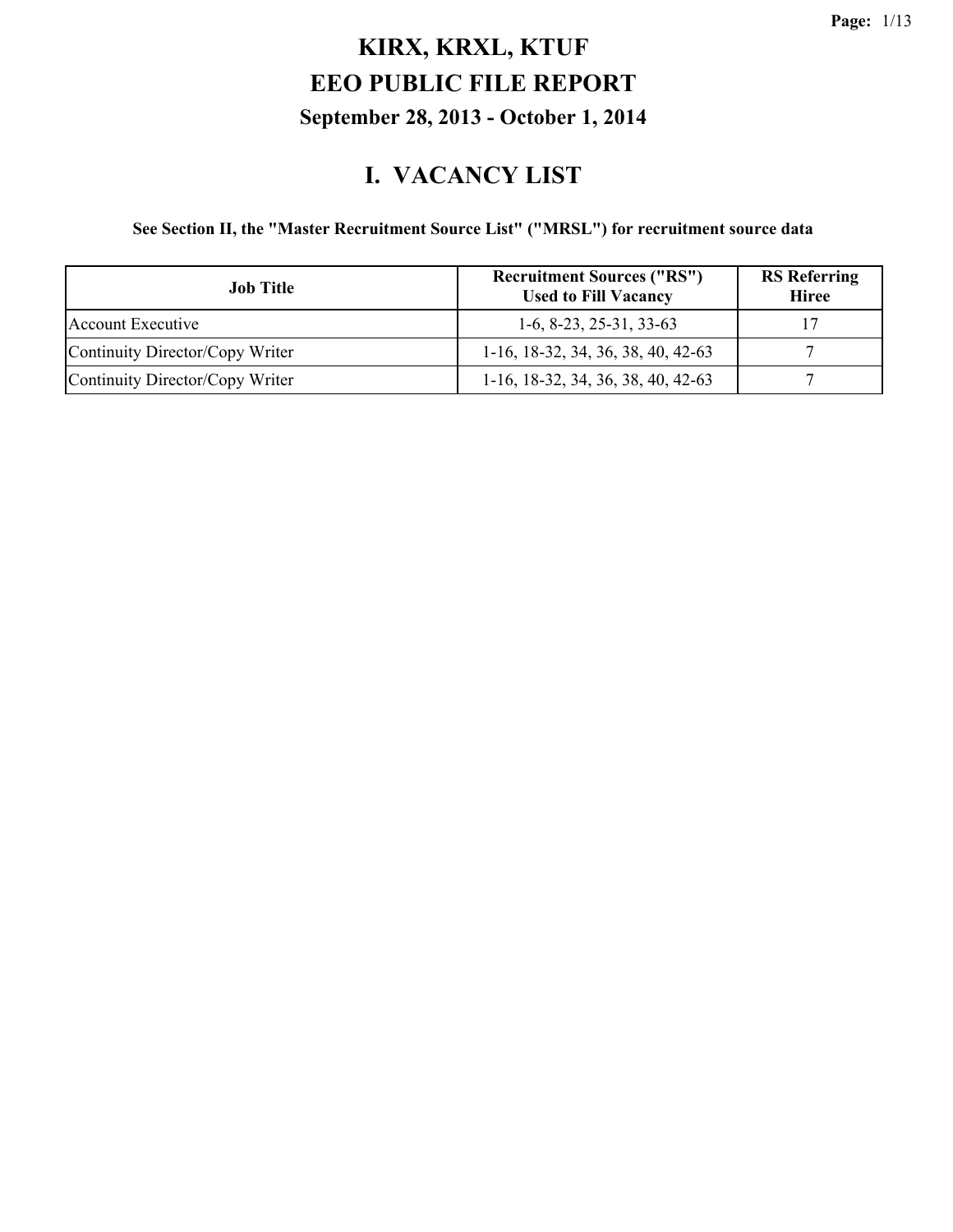| <b>RS</b><br><b>Number</b> | <b>RS</b> Information                                                                                                                                                                | <b>Source Entitled</b><br>to Vacancy<br><b>Notification?</b><br>(Yes/No) | <b>No. of Interviewees</b><br><b>Referred by RS</b><br>Over<br><b>Reporting Period</b> |
|----------------------------|--------------------------------------------------------------------------------------------------------------------------------------------------------------------------------------|--------------------------------------------------------------------------|----------------------------------------------------------------------------------------|
| $\mathbf{1}$               | American Indian Center<br>309 North Jefferson<br>Springfield, Missouri 65806<br>Phone: 417-866-3439<br>Fax: 1-816-471-8543<br><b>Christine Molley</b>                                | N                                                                        | $\boldsymbol{0}$                                                                       |
| $\overline{2}$             | American Indian Council<br>317 North 11th Street 7th Floor<br>St. Louis, Missouri 63101<br>Phone: 314-589-6653<br>Fax: 1-314-231-7923<br>Dawn Jordan                                 | N                                                                        | $\boldsymbol{0}$                                                                       |
| 3                          | <b>Black Economic Union</b><br>1601 East 18th Street Suite 300<br>Kansas City, Missouri 64180<br>Phone: 816-474-1080<br>Email: mba@mbaweb.org<br>Fax: 1-816-474-5805<br>Cathy Thomas | N                                                                        | $\boldsymbol{0}$                                                                       |
| 4                          | <b>Broadcast Center</b><br>2360 Hampton Avenue<br>St. Louis, Missouri 63139<br>Phone: 314-647-8181<br>Email: placement@broadcastcenterinfo.com<br>Kara Savio                         | N                                                                        | $\boldsymbol{0}$                                                                       |
| 5                          | <b>Broadcast Center</b><br>2360 Hampton Ave<br>St. Louis, Missouri 63136<br>Phone: 314-647-8181<br>Email: placement@broadcastcenterinfo.com<br>Fax: 1-314-647-1575<br>Jim Bland      | N                                                                        | $\boldsymbol{0}$                                                                       |
| 6                          | <b>Broadcast Center of St. Louis</b><br>2360 Hampton<br>St. Louis, Missouri 63139<br>Phone: 314-647-8181<br>Email: mba@mbaweb.org<br>Fax: 1-314-647-1575<br>Kara Savio               | N                                                                        | $\boldsymbol{0}$                                                                       |
| $\tau$                     | <b>Bulletin Board</b>                                                                                                                                                                | ${\bf N}$                                                                | $\overline{2}$                                                                         |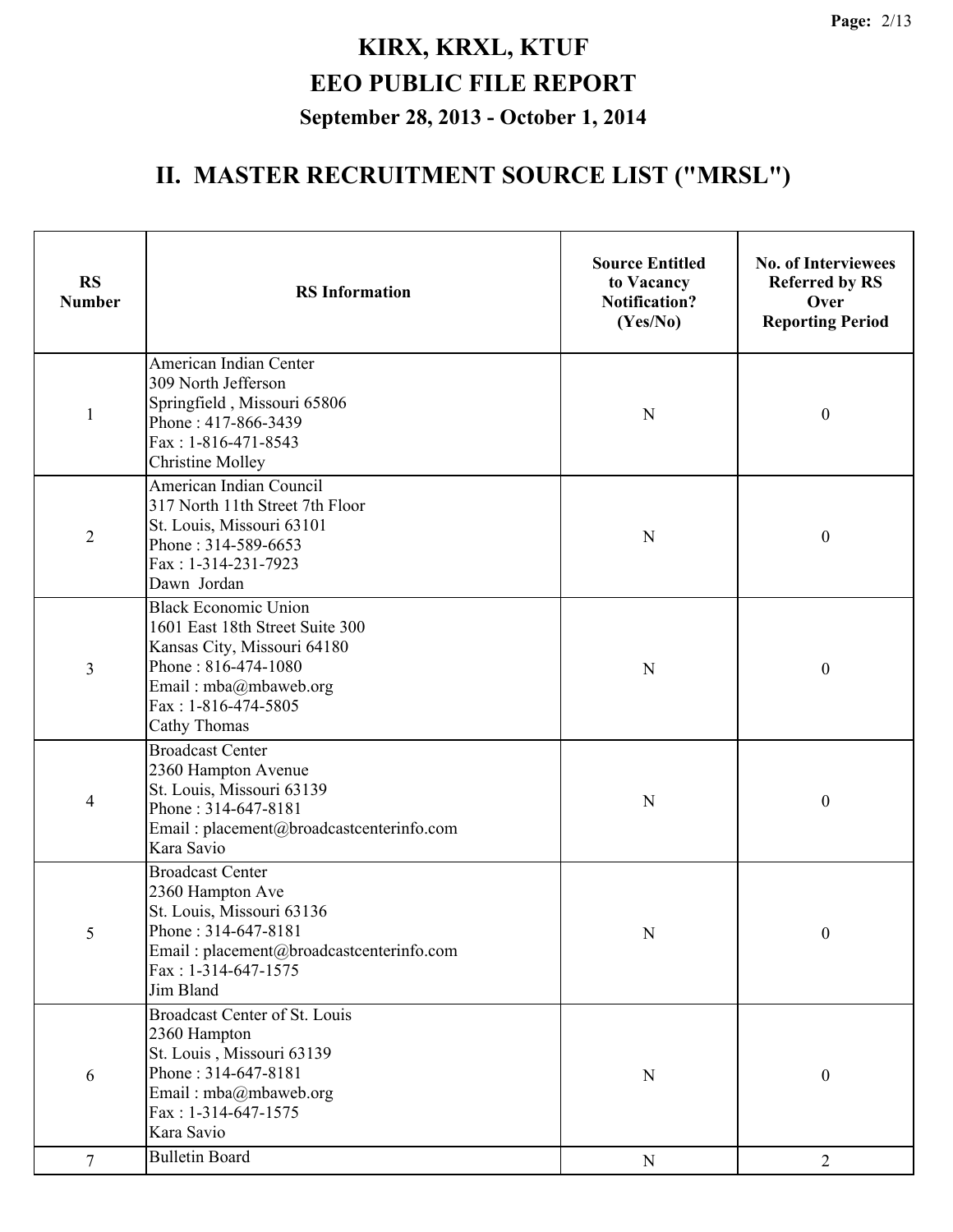| <b>RS</b><br><b>Number</b> | <b>RS</b> Information                                                                                                                                                                             | <b>Source Entitled</b><br>to Vacancy<br><b>Notification?</b><br>(Yes/No) | <b>No. of Interviewees</b><br><b>Referred by RS</b><br>Over<br><b>Reporting Period</b> |
|----------------------------|---------------------------------------------------------------------------------------------------------------------------------------------------------------------------------------------------|--------------------------------------------------------------------------|----------------------------------------------------------------------------------------|
| 8                          | Central Methodist College<br>CMC; 411 Central Methodist Square<br>Fayette, Missouri 65248<br>Phone: 660-248-3391<br>Url: NONE<br>Email: mba@mbaweb.org<br>Fax: 1-660-248-3469<br>Mark Kelty       | N                                                                        | $\boldsymbol{0}$                                                                       |
| 9                          | Central Missouri State Univ.<br>Wood 11; CMSU Corner of College & Clark<br>Warrensburg, Missouri 64093<br>Phone: 660-543-4155<br>Email: mba@mbaweb.org<br>Fax: $1-660-543-4668$<br>Theresa Alewel | N                                                                        | $\boldsymbol{0}$                                                                       |
| 10                         | College of the Ozarks<br>PO Box 17<br>Point Lookout, Missouri 65726<br>Phone: 417-334-6411<br>Email: mba@mbaweb.org<br>Fax: 1-417-690-3246<br>Ron Martin                                          | N                                                                        | $\boldsymbol{0}$                                                                       |
| 11                         | College of the Ozarks<br>PO Box 17<br>Point Lookout, Missouri 65726<br>Phone: 417-334-6411<br>Fax: 1-417-335-2618<br>Ron Martin                                                                   | N                                                                        | $\boldsymbol{0}$                                                                       |
| 12                         | Columbia College<br>1001 Rogers Street<br>Columbia, Missouri 65216<br>Phone: 573-875-7260<br>Fax: 1-573-875-7209<br><b>Bruce Strickland</b>                                                       | N                                                                        | $\boldsymbol{0}$                                                                       |
| 13                         | Columbia Daily Tribune<br>101 North 4th Street<br>Columbia, Missouri 65201<br>Phone: (573) 815-1855<br>Fax: 1-573-815-1701<br><b>Classified Department</b>                                        | $\mathbf N$                                                              | $\boldsymbol{0}$                                                                       |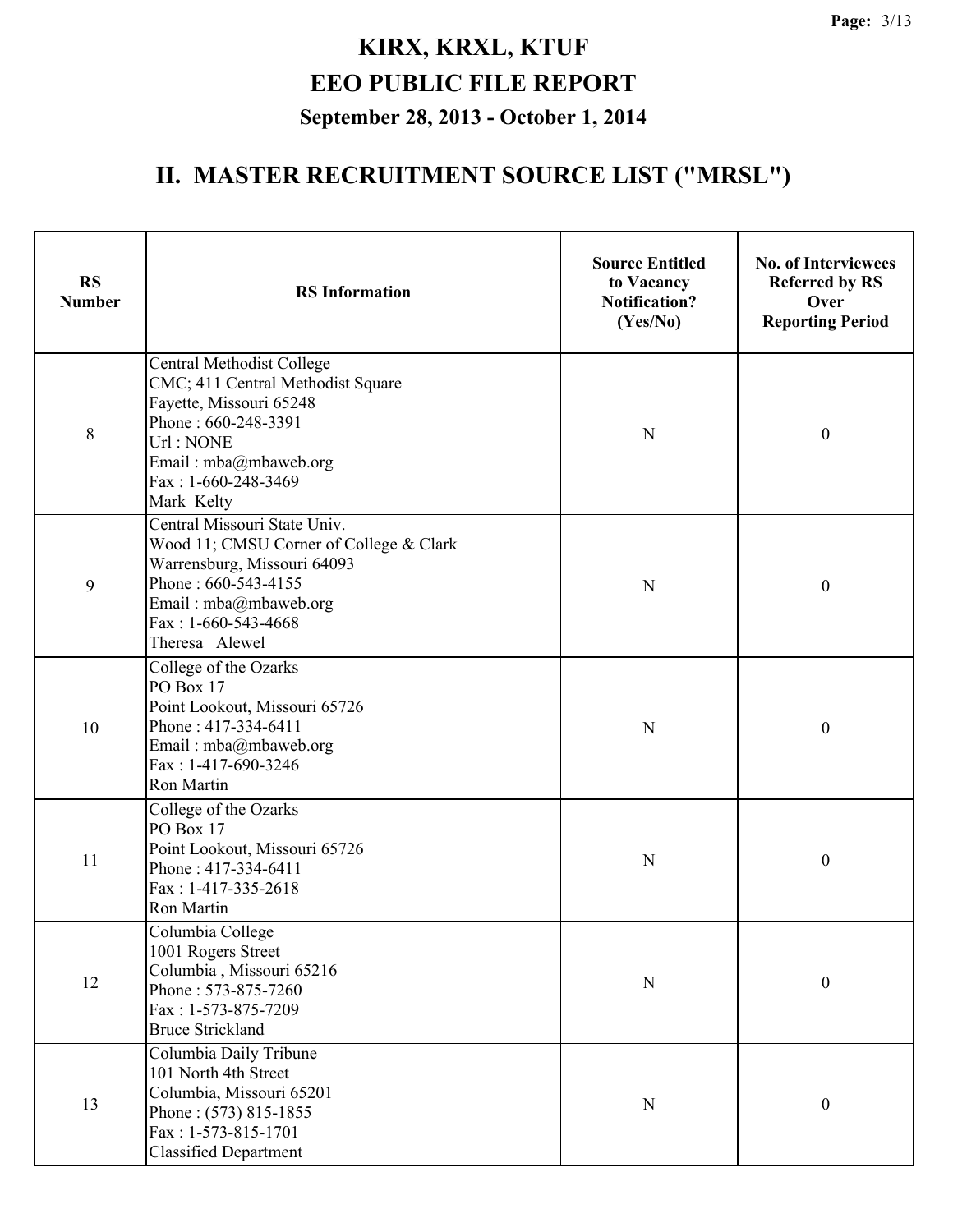| <b>RS</b><br><b>Number</b> | <b>RS</b> Information                                                                                                                                                                        | <b>Source Entitled</b><br>to Vacancy<br><b>Notification?</b><br>(Yes/No) | <b>No. of Interviewees</b><br><b>Referred by RS</b><br>Over<br><b>Reporting Period</b> |
|----------------------------|----------------------------------------------------------------------------------------------------------------------------------------------------------------------------------------------|--------------------------------------------------------------------------|----------------------------------------------------------------------------------------|
| 14                         | Division of Workforce Development<br>1716 Four Seasons Drive<br>Jefferson City, Missouri 65101<br>Phone: 573-526-8115<br>Email: Dylan.minor@ded.mo.gov<br>Fax: 1-573-526-3494<br>Dylan Minor | $\mathbf N$                                                              | $\boldsymbol{0}$                                                                       |
| 15                         | Drury College<br>900 North Benton Avenue<br>Springfield, Missouri 65802<br>Phone: 417-873-6817<br>Email: mba@mbaweb.org<br>Fax: 1-417-873-7808<br>Tina Moore                                 | N                                                                        | $\boldsymbol{0}$                                                                       |
| 16                         | Drury College<br>900 North Benton Ave<br>Springfield, Missouri 65802<br>Phone: 4178658731<br>Fax: 1-417-873-7821<br>Drury College Drury College                                              | ${\bf N}$                                                                | $\boldsymbol{0}$                                                                       |
| 17                         | <b>Employee Referral</b><br>Steve LLoyd                                                                                                                                                      | $\mathbf N$                                                              | 1                                                                                      |
| 18                         | Fontbonne College<br>6800 Wydown Blvd.<br>St. Louis, Missouri 63105<br>Phone: 314-889-1434<br>Fax: 1-314-889-1451<br>Jennifer Self                                                           | N                                                                        | $\boldsymbol{0}$                                                                       |
| 19                         | Goodwill Industries<br>1727 Locust<br>St. Louis, Missouri 63103<br>Phone: 314-241-3464<br>Fax: 1-314-241-2346<br><b>Rodney Watts</b>                                                         | ${\bf N}$                                                                | $\boldsymbol{0}$                                                                       |
| 20                         | Guadalupe Center<br>2641 Belleview<br>Kansas City, Missouri 64108<br>Phone: (816) 561-6885<br>Url: www.tornadic.com/gci/<br>Fax: (816) 561-7009<br><b>Frances Wallace</b>                    | ${\bf N}$                                                                | $\boldsymbol{0}$                                                                       |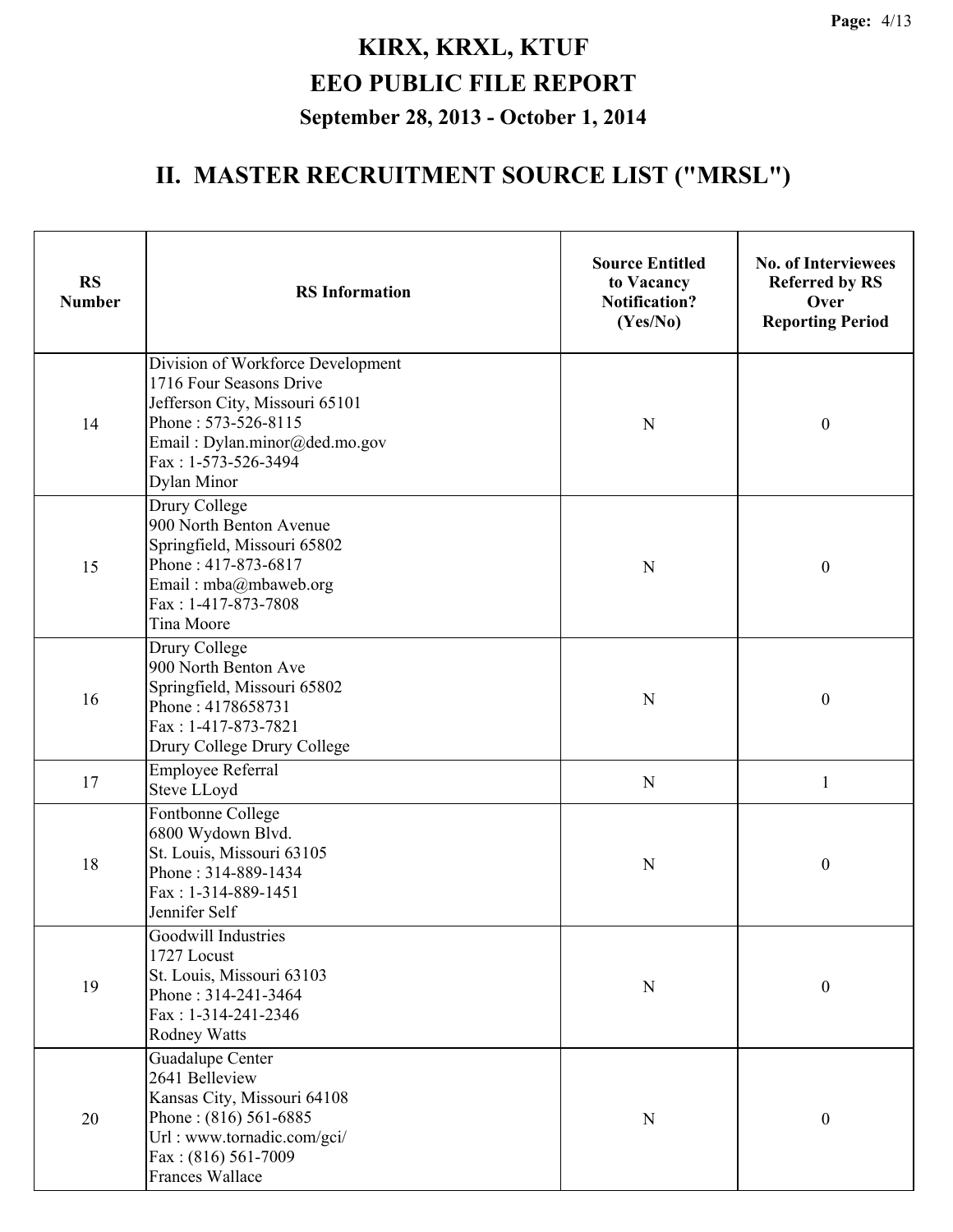| <b>RS</b><br><b>Number</b> | <b>RS</b> Information                                                                                                                                                                                                                                           | <b>Source Entitled</b><br>to Vacancy<br><b>Notification?</b><br>(Yes/No) | <b>No. of Interviewees</b><br><b>Referred by RS</b><br>Over<br><b>Reporting Period</b> |
|----------------------------|-----------------------------------------------------------------------------------------------------------------------------------------------------------------------------------------------------------------------------------------------------------------|--------------------------------------------------------------------------|----------------------------------------------------------------------------------------|
| 21                         | Hannibal-Lagrange College<br>2800 Palmyer Road<br>Hannibal, Missouri 63401<br>Phone: 573-221-3675<br>Email: mba@mbaweb.org<br>$Fax: 1-573-221-6594$<br>Dr. Karry Richardson                                                                                     | N                                                                        | $\boldsymbol{0}$                                                                       |
| 22                         | Harris-Stowe State College<br>3026 Laclede Ave.<br>St. Louis, Missouri 63103<br>Phone: 3147-340-3512<br>Email: mba@mbaweb.org<br>Fax: 1-314-340-3389<br>Wanda McNeal                                                                                            | N                                                                        | $\boldsymbol{0}$                                                                       |
| 23                         | Heart of America Indian Center<br>600 West 39th St.<br>Kansas City, Missouri 64111<br>Phone: (816) 931-5229<br>Url: members.aol.com/indianbrav/haic.html<br>Fax: (816) 421-6493<br>Director of Placement                                                        | N                                                                        | $\boldsymbol{0}$                                                                       |
| 24                         | Hispanic Chamber of Commerce of Greater Kansas City<br>1600 Baltimore Suite 250<br>Kansas City, Missouri 64108<br>Phone: $(816)$ 472-6767<br>Url: www.hispanicchamberofkc.com/jobcenterinfo.asp<br>Email: info@hispanicchamberofkc.com<br>Director of Placement | N                                                                        | $\boldsymbol{0}$                                                                       |
| 25                         | Joes<br>1110 N Tenth<br>Jamestown, Missouri 65046<br>Phone: 660-849-2412<br>Fax: 1-573-634-8258<br>Joe Henderson                                                                                                                                                | ${\bf N}$                                                                | $\boldsymbol{0}$                                                                       |
| 26                         | <b>KRCG-TV Job Link 13</b><br>P.O. Box 659<br>Jefferson City, Missouri 65102<br>Phone: $(573)$ 443-1300<br>Fax: 1-573-896-5193<br>Jeff Jones                                                                                                                    | ${\bf N}$                                                                | $\boldsymbol{0}$                                                                       |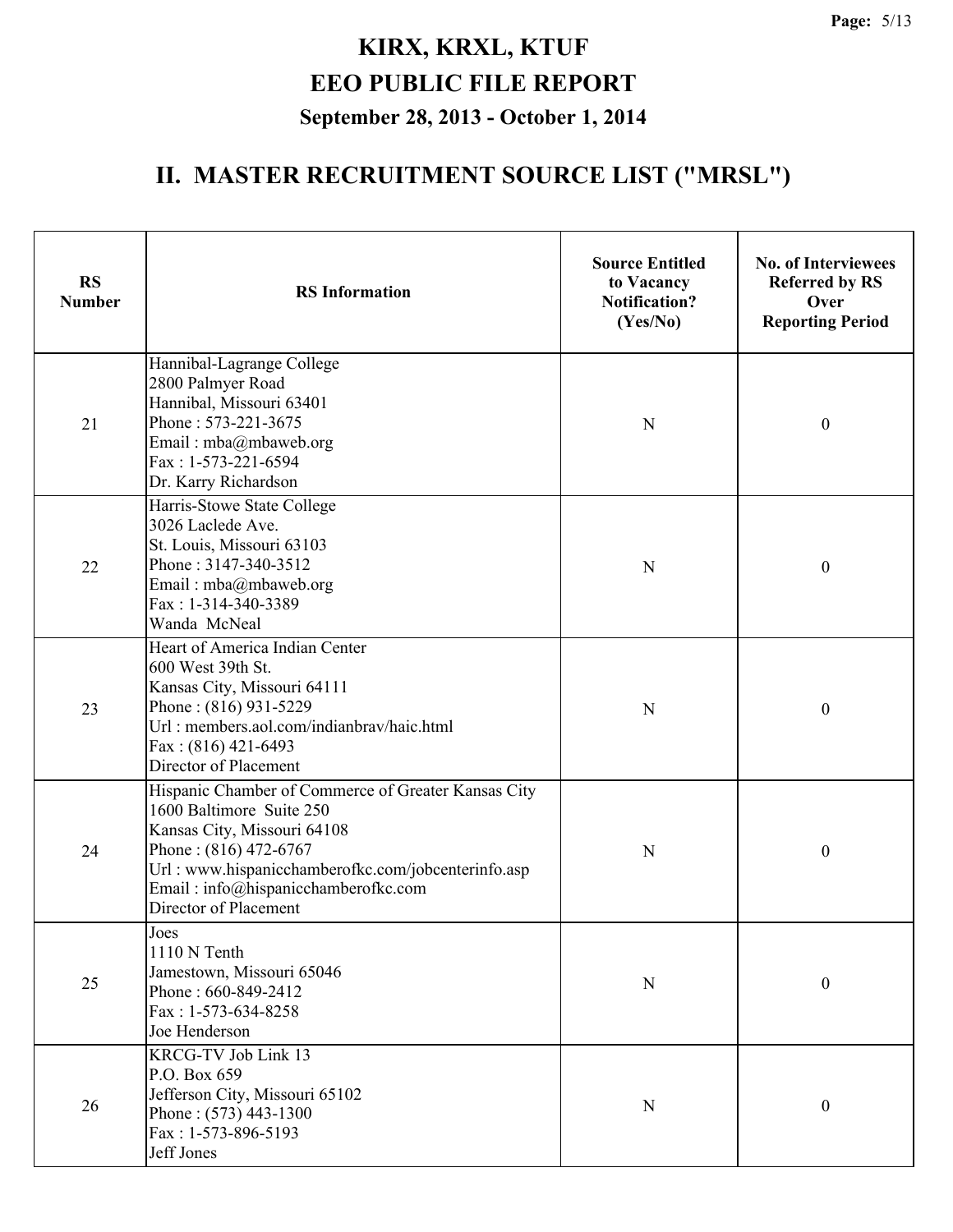| <b>RS</b><br><b>Number</b> | <b>RS</b> Information                                                                                                                                                                            | <b>Source Entitled</b><br>to Vacancy<br><b>Notification?</b><br>(Yes/No) | <b>No. of Interviewees</b><br><b>Referred by RS</b><br>Over<br><b>Reporting Period</b> |
|----------------------------|--------------------------------------------------------------------------------------------------------------------------------------------------------------------------------------------------|--------------------------------------------------------------------------|----------------------------------------------------------------------------------------|
| 27                         | <b>Lincoln University</b><br>820 Chestnut Street<br>Jefferson City, Missouri 65102<br>Phone: 573-681-5167<br>Fax: 1-573-681-5165<br><b>Ronald Nelson</b>                                         | N                                                                        | $\boldsymbol{0}$                                                                       |
| 28                         | Lindenwood College<br>209 South Kingshighway<br>St. Charles, Missouri 63301<br>Phone: 636-949-4806<br>Email: mba@mbaweb.org<br>Fax: 1-636-949-4790<br>Dana Wehrli                                | N                                                                        | $\boldsymbol{0}$                                                                       |
| 29                         | Missouri Broadcasters Assoc.<br>P.O. Box 104445<br>Jefferson City, Missouri 65110<br>Phone: 573-636-6692<br>Email: dhicks@mbaweb.org<br>Fax: 1-573-634-8258<br>Don Hicks                         | N                                                                        | $\boldsymbol{0}$                                                                       |
| 30                         | Missouri Career Center<br>1514 S. Glenstone<br>Springfield, Missouri 65804<br>Phone: 417-887-4343<br>Fax: 1-417-888-4076<br>Veronica Lowe                                                        | N                                                                        | $\boldsymbol{0}$                                                                       |
| 31                         | Missouri Career Center<br>2105 E. Normal<br>Kirksville, Missouri 63501<br>Phone: 660-785-2400<br>Fax: 1-660-785-2404<br>Cathy Collop                                                             | $\mathbf N$                                                              | $\boldsymbol{0}$                                                                       |
| 32                         | Missouri School of Journalism, Career Services<br>76G Gannett Hall University of Missouri<br>Columbia, Missouri 65211<br>Phone: 573-882-0373<br>Email: willisb@missouri.edu<br>Barbara G. Willis | $\mathbf N$                                                              | $\boldsymbol{0}$                                                                       |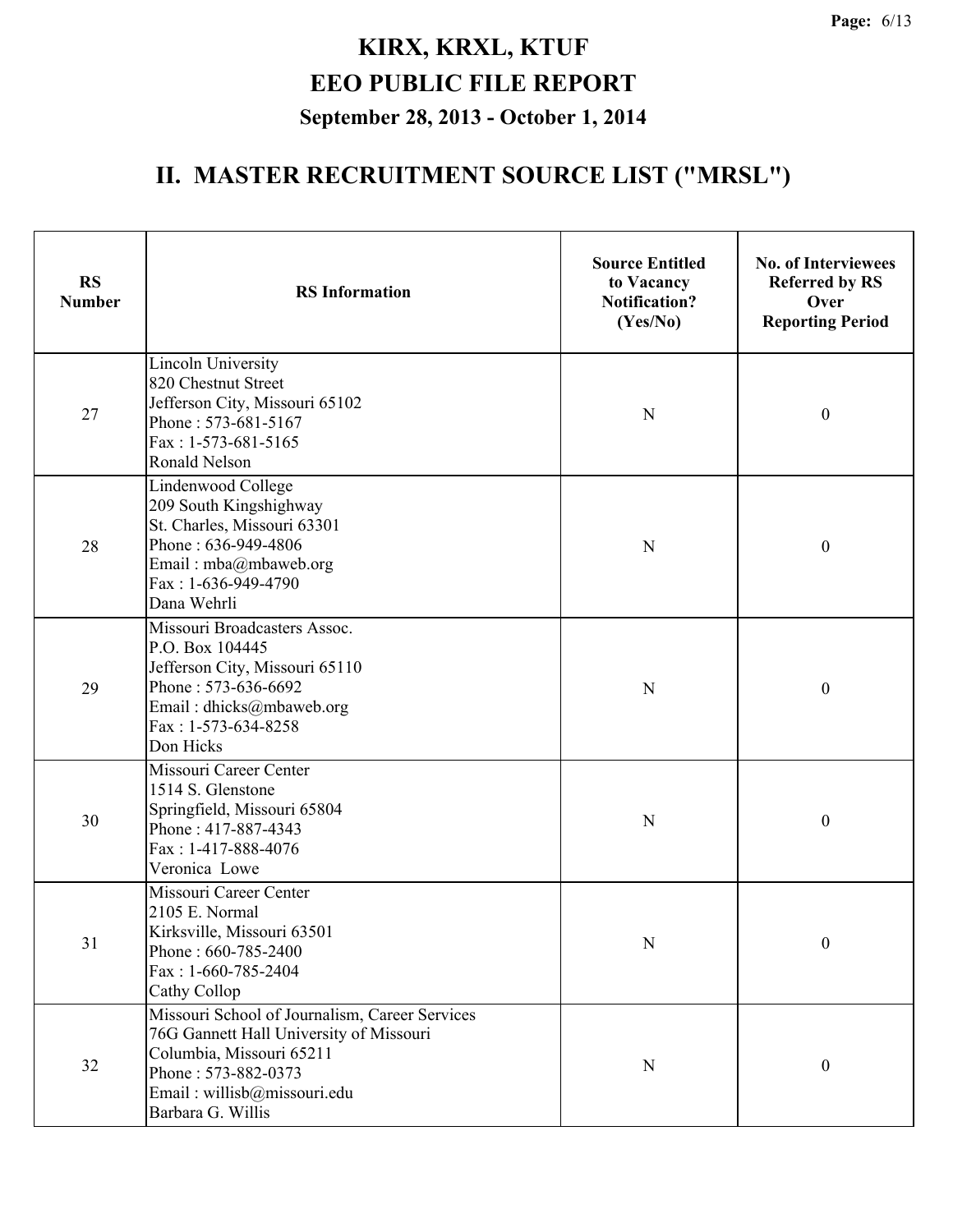| <b>RS</b><br><b>Number</b> | <b>RS</b> Information                                                                                                                                                                                                                               | <b>Source Entitled</b><br>to Vacancy<br><b>Notification?</b><br>(Yes/No) | <b>No. of Interviewees</b><br><b>Referred by RS</b><br>Over<br><b>Reporting Period</b> |
|----------------------------|-----------------------------------------------------------------------------------------------------------------------------------------------------------------------------------------------------------------------------------------------------|--------------------------------------------------------------------------|----------------------------------------------------------------------------------------|
| 33                         | Missouri School of Journalism, Career Services<br>76G Gannett Hall University of Missouri<br>Columbia, Missouri 65211<br>Phone: 573-882-0373<br>Url: http://www.journalism.missouri/edu/careers<br>Email: willisb@missouri.edu<br>Barbara G. Willis | N                                                                        | $\boldsymbol{0}$                                                                       |
| 34                         | Missouri Southern State College<br>3950 East Newman Road<br>Joplin, Missouri 64801<br>Phone: 417-625-3137<br>Email: mba@mbaweb.org<br>Fax: 1-417-625-9338<br>Pat Hurley                                                                             | N                                                                        | $\boldsymbol{0}$                                                                       |
| 35                         | Missouri Southern State College<br>3950 E. Newman Rd<br>Joplin, Missouri 64801<br>Phone: 417-625-9343<br>Fax: 1-417-625-9343<br>Barbara Poppe                                                                                                       | N                                                                        | $\boldsymbol{0}$                                                                       |
| 36                         | Missouri Southern State College<br>3950 E Newman Rd<br>Joplin, Missouri 64801<br>Phone: 417-625-9300<br>Fax: 1-417-625-3121<br>Missouri Southern State College Missouri Southern State<br>College                                                   | N                                                                        | $\boldsymbol{0}$                                                                       |
| 37                         | Missouri Southern State University<br>3950 East Newman Road<br>Joplin, Missouri 64801<br>Phone: 417-625-9580<br>Fax: 1-417-625-9397<br>Ward Bryant                                                                                                  | $\mathbf N$                                                              | $\boldsymbol{0}$                                                                       |
| 38                         | Missouri Valley College<br>500 East College<br>Marhall, Missouri 65340<br>Phone: 660-831-4080<br>Email: mba@mbaweb.org<br>$Fax: 1-660-831-4242$<br><b>Brie Dittmer</b>                                                                              | ${\bf N}$                                                                | $\boldsymbol{0}$                                                                       |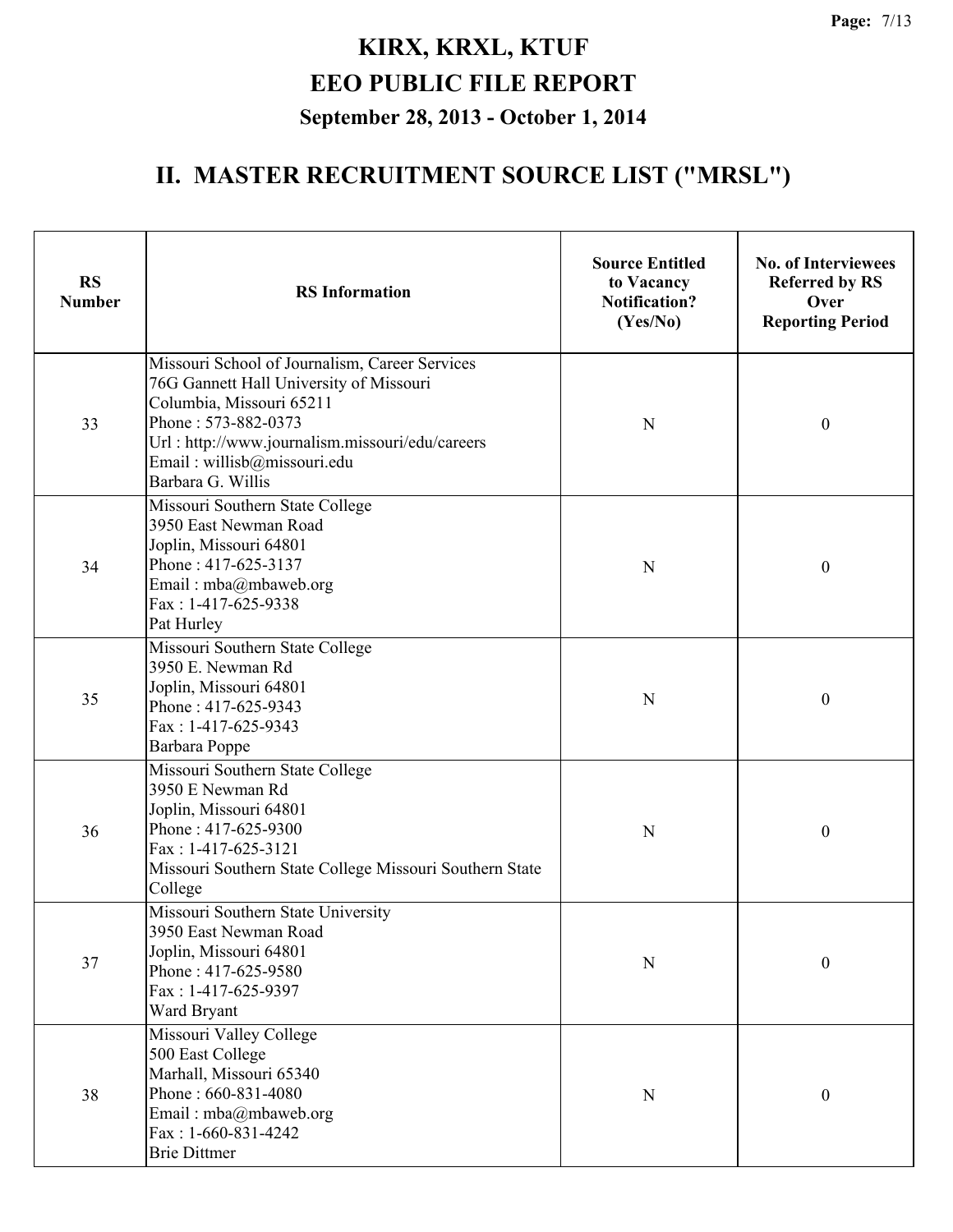| <b>RS</b><br><b>Number</b> | <b>RS</b> Information                                                                                                                                                                                                                              | <b>Source Entitled</b><br>to Vacancy<br><b>Notification?</b><br>(Yes/No) | <b>No. of Interviewees</b><br><b>Referred by RS</b><br>Over<br><b>Reporting Period</b> |
|----------------------------|----------------------------------------------------------------------------------------------------------------------------------------------------------------------------------------------------------------------------------------------------|--------------------------------------------------------------------------|----------------------------------------------------------------------------------------|
| 39                         | North Central Missouri College<br>1301 Main Street<br>Trenton, Missouri 64683<br>Phone: 660-359-3948<br>Kristi Weldon                                                                                                                              | N                                                                        | $\boldsymbol{0}$                                                                       |
| 40                         | Northwest Missouri State University<br>no listing<br>Maryville, Missouri 64468<br>Phone: 816-562-1212<br>Email: career@nwmissouri.edu<br>Northwest Missouri State University Northwest Missouri<br><b>State University</b>                         | N                                                                        | $\boldsymbol{0}$                                                                       |
| 41                         | <b>SMSU</b><br>901 S. National<br>Springfield, Missouri 65804<br>Phone: 417-836-6861<br>Fax: 1-417-836-6861<br>Margie Wieland                                                                                                                      | N                                                                        | $\boldsymbol{0}$                                                                       |
| 42                         | Southeast Missouri State University<br>One University Plaza<br>Cape Girardeau, Missouri 63701<br>Phone: 573-651-2583<br>Url: https://semo.experience.com/experience/login<br>Email: careerlinkages@semo.edu<br>Fax: 1-573-651-2532<br>Amy Aldridge | N                                                                        | $\boldsymbol{0}$                                                                       |
| 43                         | Southwest Missouri State University<br>901 South National<br>Springfield, Missouri 65804<br>Phone: 417-836-5636<br>Email: mba@mbaweb.org<br>Fax: 1-417-836-6797<br><b>Jack Hunter</b>                                                              | N                                                                        | $\boldsymbol{0}$                                                                       |
| 44                         | Southwest Missouri State University<br>901 South National<br>Springfield, Missouri 65804<br>Phone: 417-836-5000<br>Fax: 1-417-836-6583<br>Southwest Missouri State University Southwest Missouri<br><b>State University</b>                        | N                                                                        | $\boldsymbol{0}$                                                                       |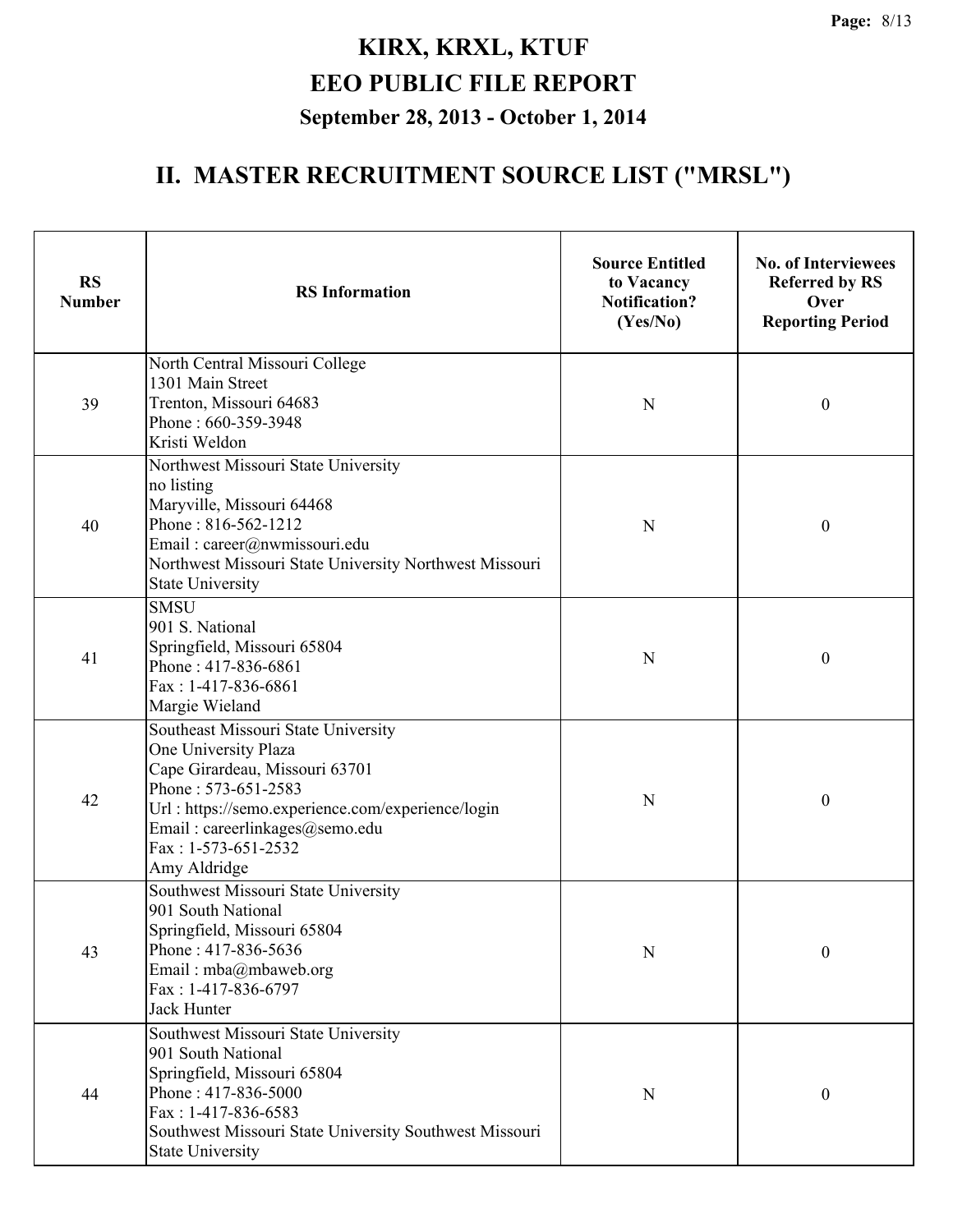| <b>RS</b><br><b>Number</b> | <b>RS</b> Information                                                                                                                                                                           | <b>Source Entitled</b><br>to Vacancy<br><b>Notification?</b><br>(Yes/No) | <b>No. of Interviewees</b><br><b>Referred by RS</b><br>Over<br><b>Reporting Period</b> |
|----------------------------|-------------------------------------------------------------------------------------------------------------------------------------------------------------------------------------------------|--------------------------------------------------------------------------|----------------------------------------------------------------------------------------|
| 45                         | Spherion<br>1133 Washington Street<br>Chillicothe, Missouri 64601<br>Phone: 660-646-2120<br>Email: SuzanneKeith@spherion.com<br>Fax: 1-660-646-2129<br>Suzanne Keith                            | $\mathbf N$                                                              | $\boldsymbol{0}$                                                                       |
| 46                         | St. Louis University<br>221 North Grand Blvd.<br>St. Louis, Missouri 63130<br>Phone: 314-977-2828<br>Email: mba@mbaweb.org<br>Fax: 1-314-977-3486<br><b>Scott Plowman</b>                       | N                                                                        | $\boldsymbol{0}$                                                                       |
| 47                         | The Urban League<br>3701 Grandel Square<br>St. Louis, Missouri 63156<br>Phone: 314-615-3624<br>Email: styler@urbanleague.stl.org<br>Fax: 1-314-531-7462<br>Sidney Tyler                         | ${\bf N}$                                                                | $\boldsymbol{0}$                                                                       |
| 48                         | Truman State University<br>100 E. Normal<br>Kirksville, Missouri 63501<br>Phone: 660/785-4353<br>Url: www.truman.edu<br>Fax: 660/785-4366<br>Jan Fishback                                       | N                                                                        | $\boldsymbol{0}$                                                                       |
| 49                         | Univ. of Missouri-Columbia<br>11 Jesse Hall<br>Columbia, Missouri 65201<br>Phone: 573-882-0878<br>Email: career@missouri.edu<br>Amanda Nell                                                     | $\mathbf N$                                                              | $\boldsymbol{0}$                                                                       |
| 50                         | <b>University Career Center</b><br>McKinney Center 100 E. Normal<br>Kirksville, Missouri 63501<br>Phone: 660-785-4353<br>Email: careers@truman.edu<br>Fax: $1-660-785-4366$<br>Lesa Ketterlinus | ${\bf N}$                                                                | $\boldsymbol{0}$                                                                       |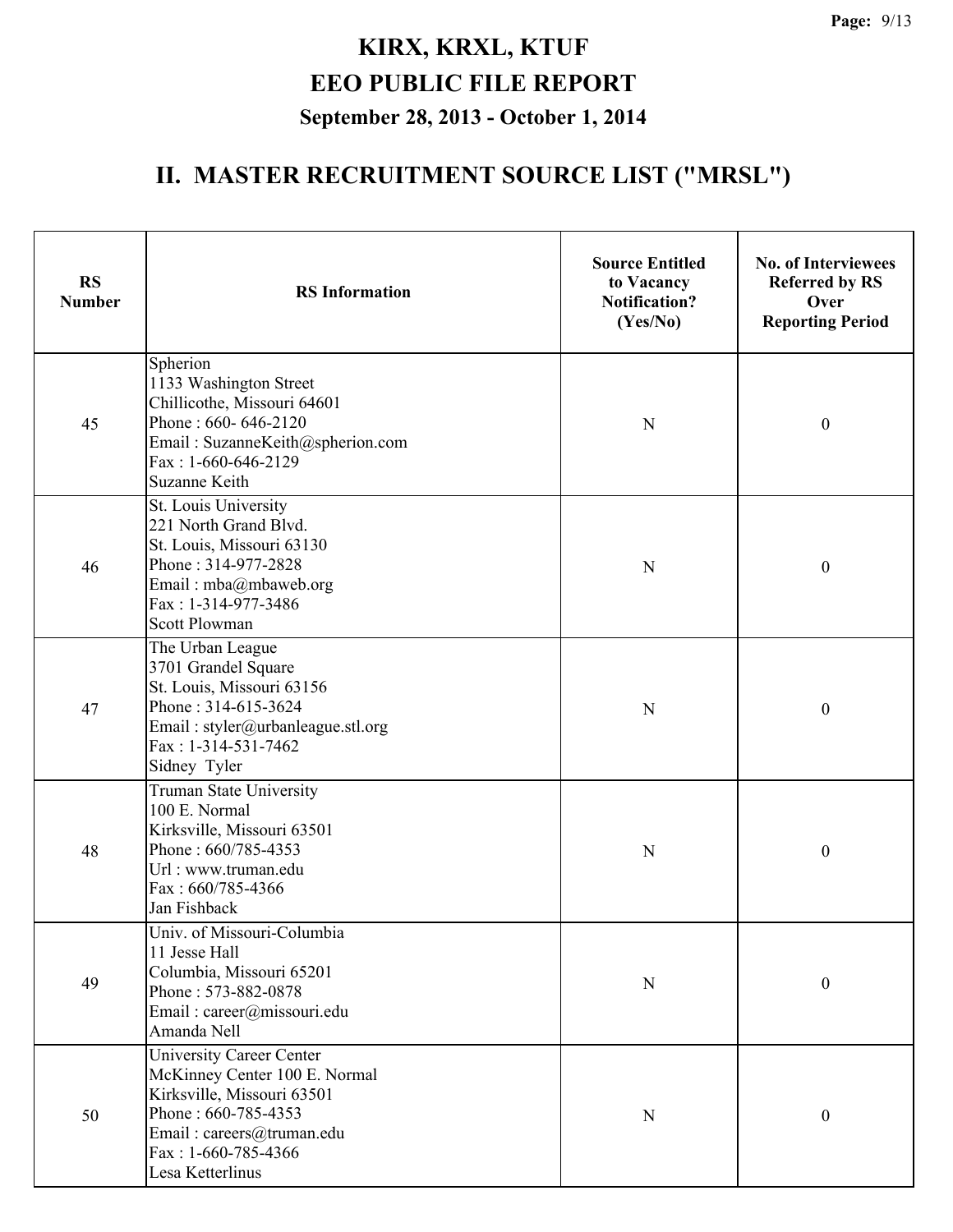| <b>RS</b><br><b>Number</b> | <b>RS</b> Information                                                                                                                                                                                              | <b>Source Entitled</b><br>to Vacancy<br><b>Notification?</b><br>(Yes/No) | <b>No. of Interviewees</b><br><b>Referred by RS</b><br>Over<br><b>Reporting Period</b> |
|----------------------------|--------------------------------------------------------------------------------------------------------------------------------------------------------------------------------------------------------------------|--------------------------------------------------------------------------|----------------------------------------------------------------------------------------|
| 51                         | University of Missouri- Columbia<br>no listing<br>Columbia, Missouri 65211<br>Phone: 573-882-2121<br>Fax: 1-573-882-9907<br>University of Missouri- Columbia University of Missouri-<br>Columbia                   | N                                                                        | $\boldsymbol{0}$                                                                       |
| 52                         | University of Missouri- Kansas City<br>5100 Rockhill Rd<br>Kansas City, Missouri 64110<br>Phone: 816-235-1000<br>Fax: 1-816-235-1717<br>University of Missouri- Kansas City University of<br>Missouri- Kansas City | N                                                                        | $\boldsymbol{0}$                                                                       |
| 53                         | University of Missouri- St. Louis<br>8001 Natural Bridge Rd<br>St. Louis, Missouri 63121<br>Phone: 314-516-5000<br>Fax: 1-314-516-5378<br>University of Missouri- St. Louis University of Missouri-<br>St. Louis   | N                                                                        | $\boldsymbol{0}$                                                                       |
| 54                         | University of Missouri-Kansas City<br>5100 Rockhill Road<br>Kansas City, Missouri 64110<br>Phone: 816-235-1228<br>Fax: 1-816-235-5515<br>Kelly Limpic                                                              | N                                                                        | $\boldsymbol{0}$                                                                       |
| 55                         | University of Missouri-St. Louis<br>8001 Natural Bridge Road<br>St. Louis, Missouri 63121<br>Phone: 314-516-5100<br>Email: mba@mbaweb.org<br>Fax: $1-314-516-6535$<br><b>Emily Mceneny</b>                         | N                                                                        | $\boldsymbol{0}$                                                                       |
| 56                         | Unversity of Missouri-Rolla<br>1870 Miner Circle/303 Norwood Hall<br>Rolla, Missouri 65409<br>Phone: 573-341-4254<br>Email: mba@mbaweb.org<br>Fax: 1-573-341-4253<br>LeAnn Morton                                  | N                                                                        | $\boldsymbol{0}$                                                                       |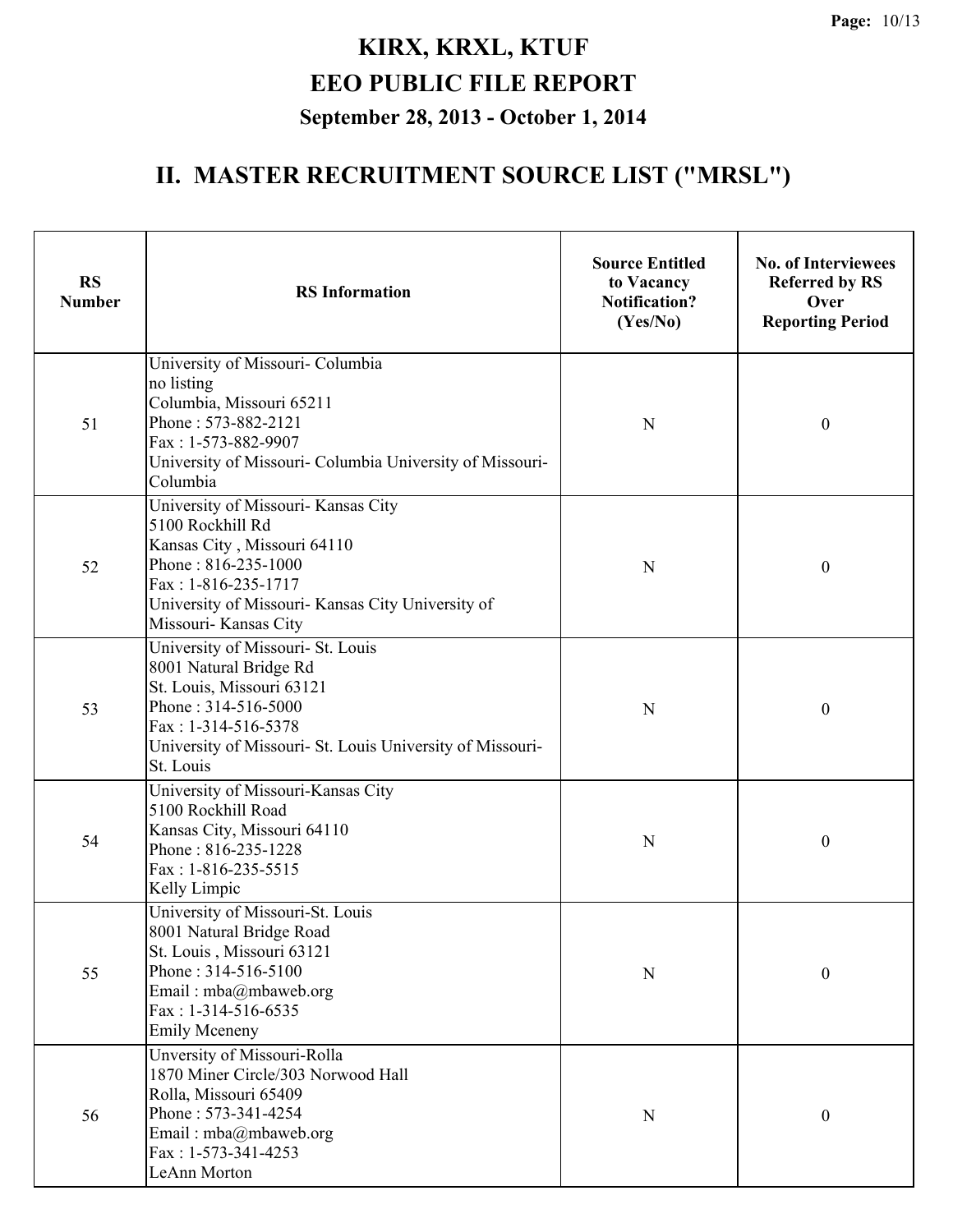| <b>RS</b><br><b>Number</b> | <b>RS</b> Information                                                                                                                                              | <b>Source Entitled</b><br>to Vacancy<br><b>Notification?</b><br>(Yes/No) | <b>No. of Interviewees</b><br><b>Referred by RS</b><br>Over<br><b>Reporting Period</b> |
|----------------------------|--------------------------------------------------------------------------------------------------------------------------------------------------------------------|--------------------------------------------------------------------------|----------------------------------------------------------------------------------------|
| 57                         | <b>Washington University</b><br>1 Brooking Drive<br>St. Louis, Missouri 63130<br>Phone: 314-935-5930<br>Email: mba@mbaweb.org<br>Fax: 1-314-935-5905<br>Mark Smith | N                                                                        | $\boldsymbol{0}$                                                                       |
| 58                         | Webster University<br>470 East Lockwood<br>Webster Groves, Missouri 63119<br>Phone: 314-968-7143<br>Email: mba@mbaweb.org<br>Fax: 1-314-968-7478<br>Ray Angle      | N                                                                        | $\boldsymbol{0}$                                                                       |
| 59                         | Webster University<br>470 East Lockwood<br>Webster Groves, Missouri 63119<br>Phone: 314-968-6900<br>Fax: 1-314-968-7112<br>Webster University Webster University   | N                                                                        | $\boldsymbol{0}$                                                                       |
| 60                         | <b>Westminster College</b><br>501 Westminster Ave.<br>Fulton, Missouri 65251<br>Phone: 573-592-5226<br>Fax: 1-573-592-5227<br>Carl Marriott                        | N                                                                        | $\boldsymbol{0}$                                                                       |
| 61                         | <b>Westminster College</b><br>no listing<br>Fulton, Missouri 65251<br>Phone: 573-642-3361<br>Fax: 1-573-642-6356<br>Westminster College Westminster College        | N                                                                        | $\boldsymbol{0}$                                                                       |
| 62                         | William Jewel College<br>500 College Hill<br>Liberty, Missouri 64068<br>Phone: 816-415-5938<br>Email: mba@mbaweb.org<br>Fax: 1-816-415-5027<br>Judy Rychlewski     | $\mathbf N$                                                              | $\boldsymbol{0}$                                                                       |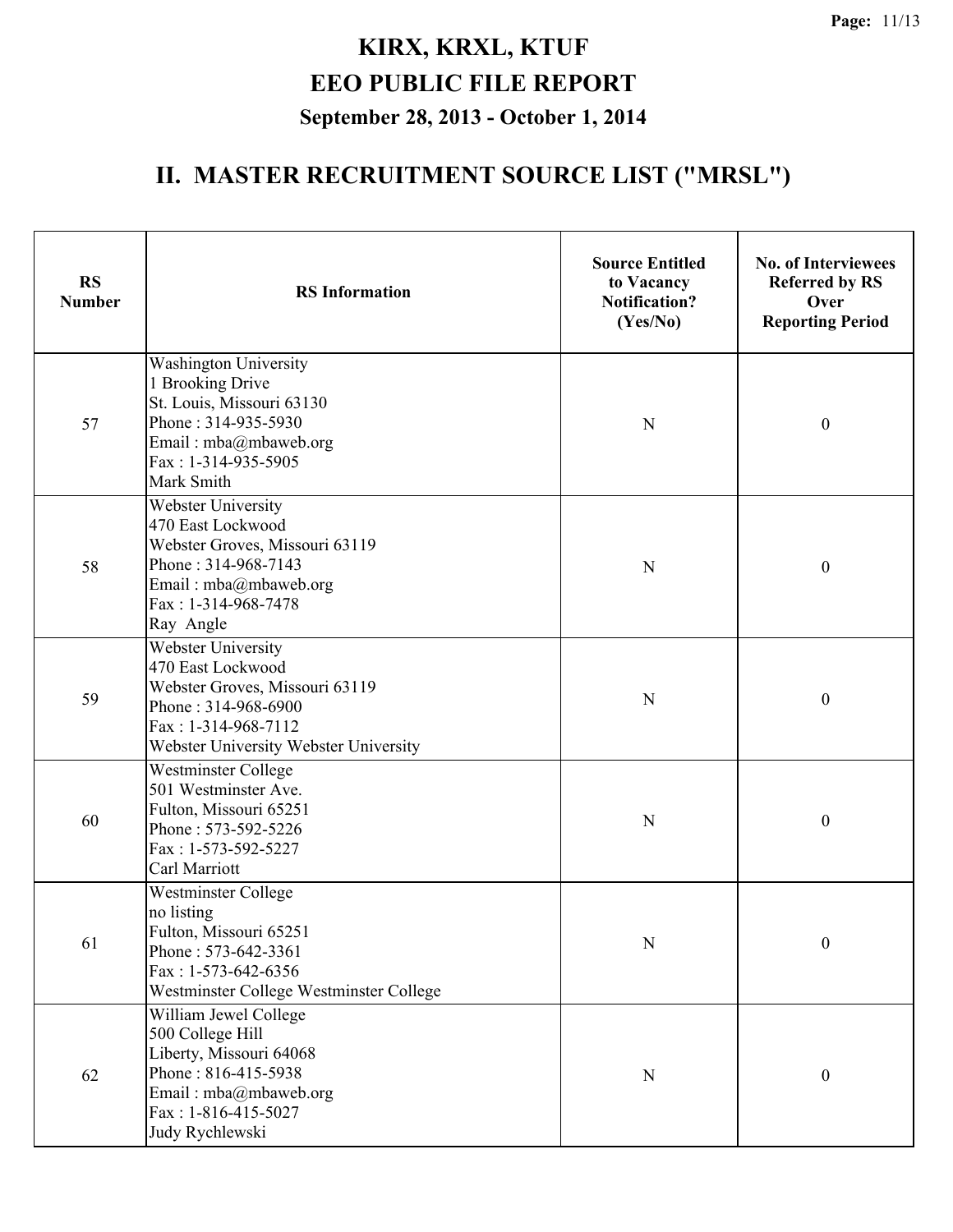| <b>RS</b><br><b>Number</b> | <b>RS</b> Information                                                                                                                                               | <b>Source Entitled</b><br>to Vacancy<br><b>Notification?</b><br>(Yes/No) | <b>No. of Interviewees</b><br><b>Referred by RS</b><br>Over<br><b>Reporting Period</b> |
|----------------------------|---------------------------------------------------------------------------------------------------------------------------------------------------------------------|--------------------------------------------------------------------------|----------------------------------------------------------------------------------------|
| 63                         | William Woods University<br>no listing<br>Fulton, Missouri 65251<br>Phone: 573-642-2251<br>Fax: 1-573-592-1146<br>William Woods University William Woods University | N                                                                        | $\theta$                                                                               |
|                            | <b>TOTAL INTERVIEWS OVER REPORTING PERIOD:</b>                                                                                                                      |                                                                          |                                                                                        |